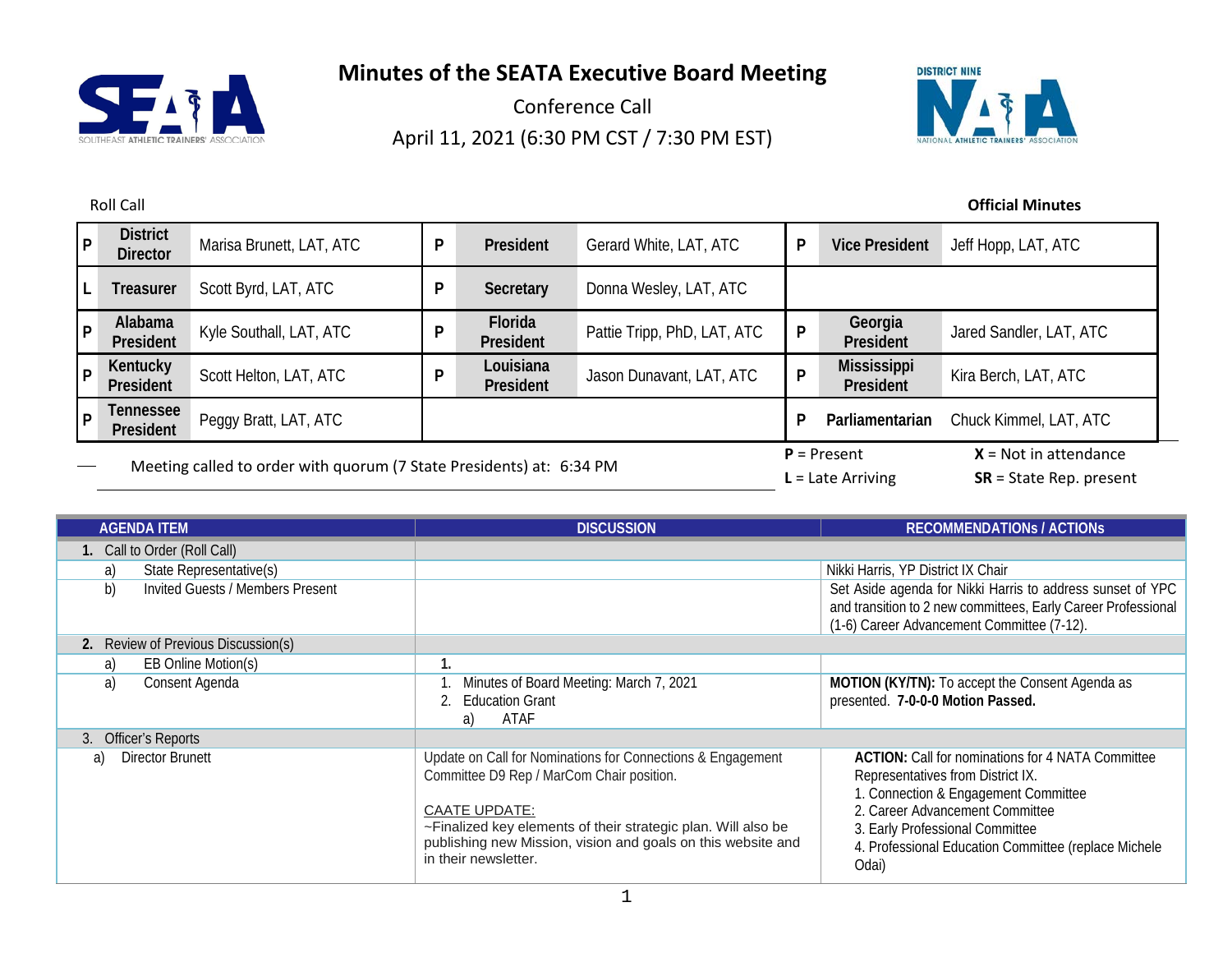

Conference Call



|                              | <b>BOC UPDATE:</b><br>~Will be launching BOC 360 in Late May.<br>~The regulatory advisory council has been putting webinars<br>together since they will not be having their CARE Conference<br>this summer.<br>~IDEA's Task force is continuing to work on their strategic<br>plan.<br>~The Orthopedic Specialty certification has launched to ATs,<br>employers, residency programs etc Planning on having the<br>first exam in September 2021                                                                                                                                                                                                                                                                                                                                                                 |                                                   |
|------------------------------|-----------------------------------------------------------------------------------------------------------------------------------------------------------------------------------------------------------------------------------------------------------------------------------------------------------------------------------------------------------------------------------------------------------------------------------------------------------------------------------------------------------------------------------------------------------------------------------------------------------------------------------------------------------------------------------------------------------------------------------------------------------------------------------------------------------------|---------------------------------------------------|
|                              | <b>BOD</b> Approved:<br>~Public Health Task Force- Mark Hoffman and John Schrader<br>will be Co-Chairs<br>~Christina Emrich as the chair of the State Association<br>Advisory committee beginning in June 2022<br>~DEI Taskforce has been appointed- D'9's Dr. Rebecca Lopez<br>and Dr. Trevor Bates will serve as Co-Chairs of this 15 person<br>task force with support from the DEI consultant, will<br>develop and recommend efforts to ensure the<br>implementation and full integration of diversity, equity,<br>inclusion and access commitments approved by the<br>board.                                                                                                                                                                                                                               |                                                   |
|                              | Other updates:<br>~ ALABAMA BILL PASSED AND WAS SIGNED on 3/19/2021<br>~SSSA is now completely online and Angela DeLeon will be<br>handling this.<br>~ Updated secondary school value model now available on<br>NATA website @ nata.org/professional-interest/job-<br>settings/secondary-school/resources.<br>~COPA Con is still available on demand @nata.org/nata-<br>copa-con-2021<br>~VATEC registration is open and will be Live from 4/29-5/1/21<br>and on demand from 5/2-5/31/21- Can earn up to 12 CEU's.<br>~Secondary School Sessions registration is open and will be a<br>4 week program beginning on 4/21. Will provide educational &<br>discussion opportunities for ATs who work in the secondary<br>schools. Register online @ nata.org/secondary-school. Early<br>bird pricing until 4/20/21. |                                                   |
| <b>President White</b><br>a) | Updated SEATA Committee Liaison appointments (see below)                                                                                                                                                                                                                                                                                                                                                                                                                                                                                                                                                                                                                                                                                                                                                        | ACTION: President Sandler (GA) inquired about the |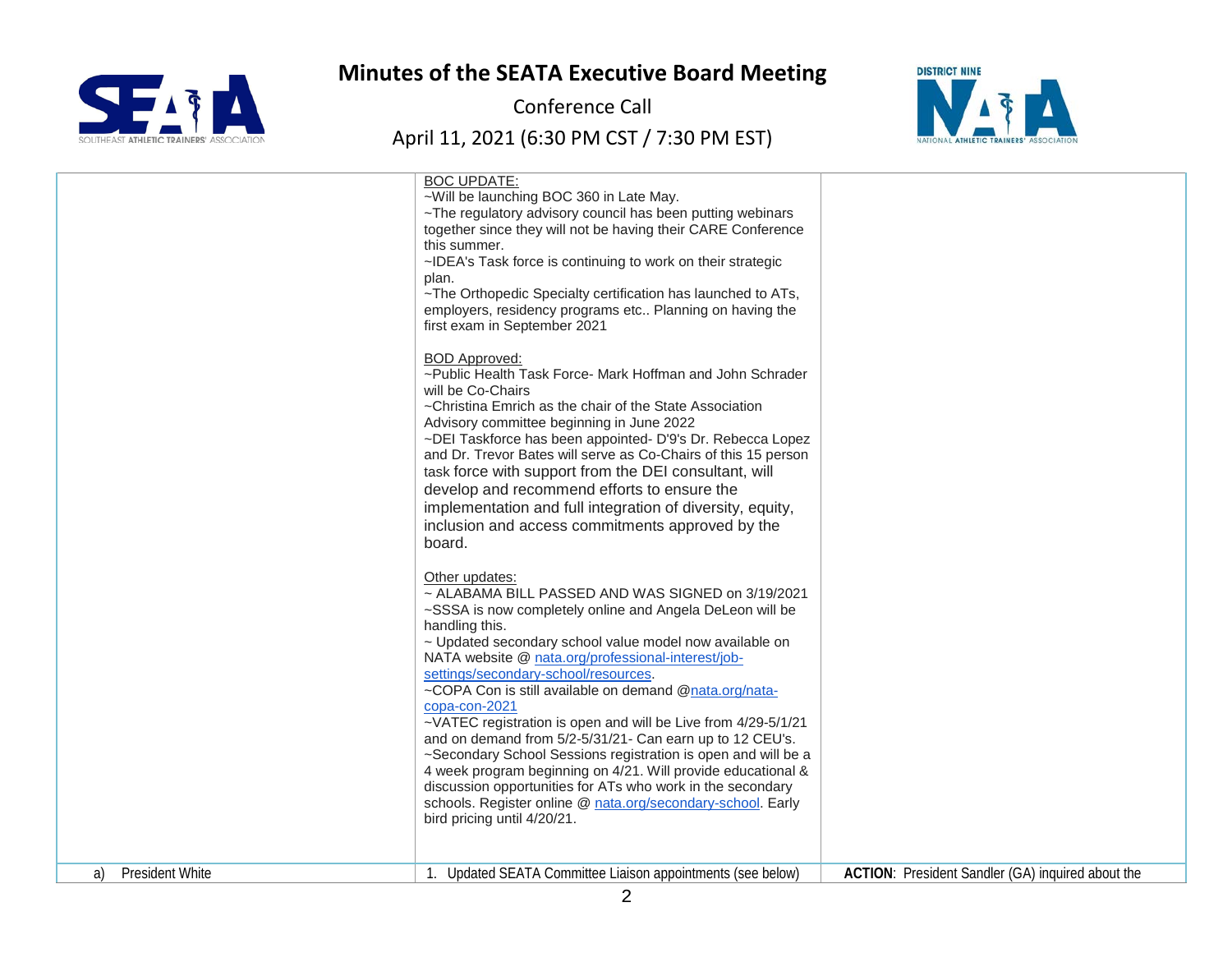

Conference Call



|                                  | 2. Officer Transition Meeting: June 12th                                   | vacancy in the College & University Committee and how |
|----------------------------------|----------------------------------------------------------------------------|-------------------------------------------------------|
|                                  | 3. State Committee Appointment Google Form has been updated:               | the selection of that Chair goes.                     |
|                                  | a. Member is notified of appointment and requested                         |                                                       |
|                                  | to complete their Commitment-to-Serve                                      | Treasurer Byrd joined at 6:48 PM                      |
|                                  | b. Webmaster notified of need to update committee                          |                                                       |
|                                  | page on website                                                            |                                                       |
|                                  | State President receives a verification email of                           |                                                       |
|                                  | the appointment                                                            |                                                       |
| Vice President Hopp<br>a)        | UPDATE on 2023-24 Meeting:<br>$\mathbf{1}$ .                               |                                                       |
|                                  | Wyndham Orlando Resort                                                     |                                                       |
|                                  | Sandestin Beach Resort                                                     |                                                       |
|                                  | Scott and Jeff will be heading to Sandestin 4.18 and Orlando               |                                                       |
|                                  | 5.2 to examine the properties.                                             |                                                       |
|                                  | Director Brunett offered to join them when visiting Orlando.               |                                                       |
|                                  | President Southall offered some information on the Sandestin               |                                                       |
|                                  | Resort with the problem being transportation into the area; air            |                                                       |
|                                  | transport is the concern (Valparaso Airport vs Pensacola with              |                                                       |
|                                  | American Airlines).                                                        |                                                       |
|                                  |                                                                            |                                                       |
|                                  | Target Dates will be Feb or March (split the difference between            |                                                       |
|                                  | the two meetings) based upon what venues have open.                        |                                                       |
| <b>Secretary Wesley</b><br>b)    | 1. Membership Update                                                       |                                                       |
|                                  | a. District at a Glance                                                    |                                                       |
|                                  | 5 & 10 Year Comparison<br>$b_{\cdot}$                                      |                                                       |
|                                  | BOC Approved Provider Annual Report & Status Update                        |                                                       |
| <b>Treasurer Byrd</b><br>a)      | <b>UPDATE:</b> Transition from Wells-Fargo to Merrill Lynch<br>$1_{\cdot}$ |                                                       |
|                                  | 2. Current Financial Status:                                               |                                                       |
|                                  | Checking - WF \$109,637.36                                                 |                                                       |
|                                  | Checking - BA \$253,717.40                                                 |                                                       |
|                                  | TOTAL - \$363,354.76                                                       |                                                       |
|                                  |                                                                            |                                                       |
|                                  | Savings & Investments - \$478,885.51                                       |                                                       |
|                                  |                                                                            |                                                       |
|                                  | 3. State Dues Distribution should go out by Wednesday of this week         |                                                       |
|                                  | (April 14)                                                                 |                                                       |
|                                  |                                                                            |                                                       |
| 2. Committee Reports             |                                                                            |                                                       |
| <b>Standing Committees</b><br>a) |                                                                            |                                                       |
| 1. Election Committee            | Update on Secretary Special Election                                       |                                                       |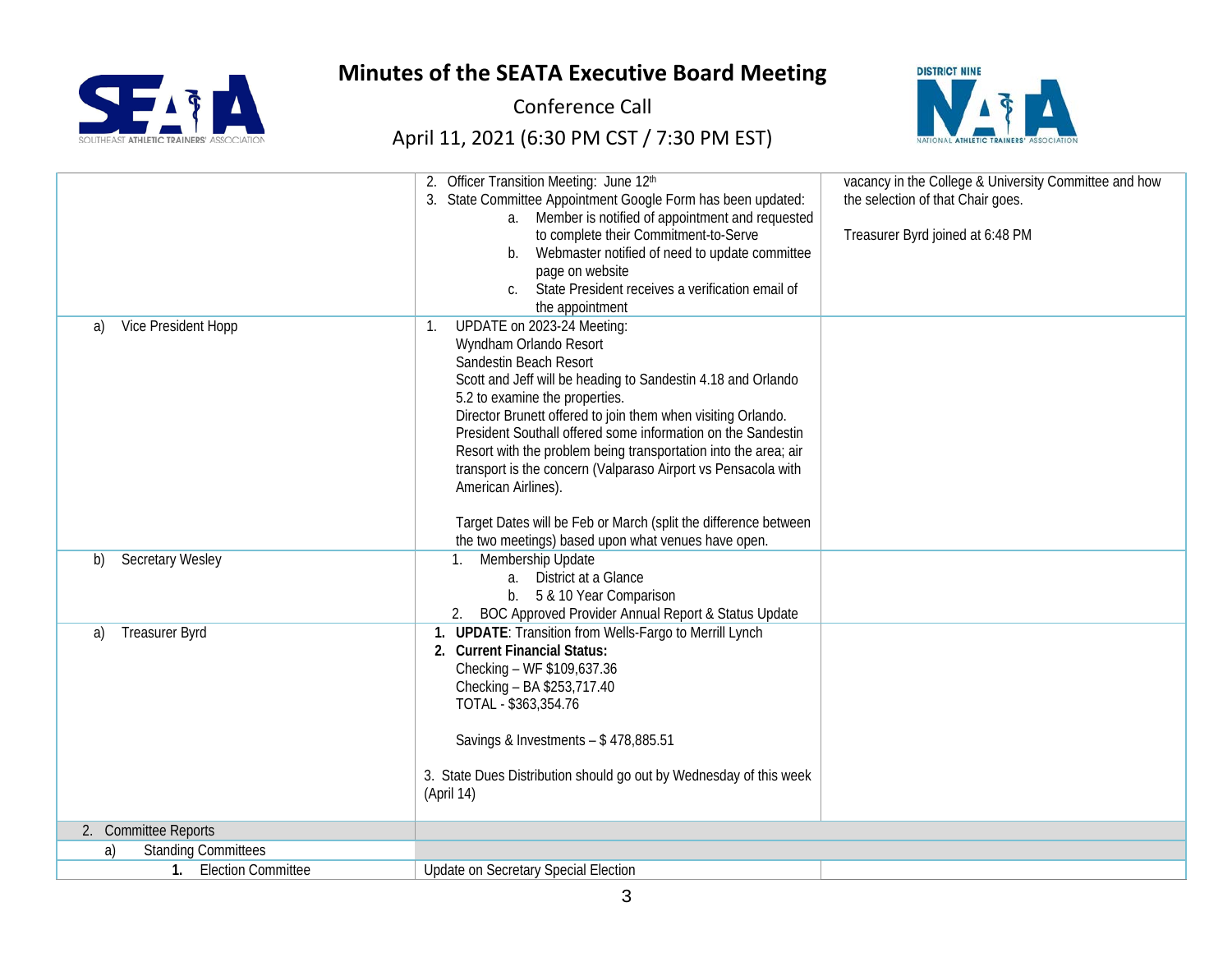

Conference Call



|                           | <b>Special Election</b><br>ballot sent 4.6.21 to 4,136 eligible voters (48<br>$a_{\cdot}$<br>bounced back and 89 opted out - 3,999)<br>202 votes cast thus far<br>b.<br>reminder email on 4.20.2021<br>$\mathcal{C}$ .                                                                                                                                                                                                                                                                                                                                                                                                                                                                                                                                                                                                                                                                                                                                                                                                                                                                                                                                                                                                                                                                                                                                                                                                                                                                                                                                                                                                                                                                                                                                                                                                                    |                                                                                                                                                                                                                                                                                                                                                                                                                                                                                                                                                                                                                                                                                                                                                                                                                                                                                                                                   |
|---------------------------|-------------------------------------------------------------------------------------------------------------------------------------------------------------------------------------------------------------------------------------------------------------------------------------------------------------------------------------------------------------------------------------------------------------------------------------------------------------------------------------------------------------------------------------------------------------------------------------------------------------------------------------------------------------------------------------------------------------------------------------------------------------------------------------------------------------------------------------------------------------------------------------------------------------------------------------------------------------------------------------------------------------------------------------------------------------------------------------------------------------------------------------------------------------------------------------------------------------------------------------------------------------------------------------------------------------------------------------------------------------------------------------------------------------------------------------------------------------------------------------------------------------------------------------------------------------------------------------------------------------------------------------------------------------------------------------------------------------------------------------------------------------------------------------------------------------------------------------------|-----------------------------------------------------------------------------------------------------------------------------------------------------------------------------------------------------------------------------------------------------------------------------------------------------------------------------------------------------------------------------------------------------------------------------------------------------------------------------------------------------------------------------------------------------------------------------------------------------------------------------------------------------------------------------------------------------------------------------------------------------------------------------------------------------------------------------------------------------------------------------------------------------------------------------------|
| <b>YP Committee</b><br>2. | Discussion: With the recent changes to the NATA YP Committee<br>structure to two committees, SEATA needs to look at changes to our<br>YPC.<br>Director Brunett provided an update on NATA discussion and<br>recommends that the District do the same with sunsetting the YPC<br>and splitting the committee to form CAC and EPC (0-6 years of<br>certification).<br>President Tripp inquired with the breakdown of current YPC and<br>President Bratt (YPC liaison) replied that most of current<br>membership would fall into the Career Advancement (7-12 yr).<br>The plan is to have the new committees effective July 1; Director<br>Brunett and incoming Director Wesley will work to name new chairs<br>before then and allow states select members. President White asked<br>the Board to consider the proper Tier level for each new committee<br>being proposed. President White asked state presidents to go back<br>to their states to see what their membership is more aligned with<br>respectively.<br>YPC is currently without reps for KY and AL; will also be needing<br>reps from those states if it is not approved and to decide on the<br>other positions.<br>Rationale is that there is such disparity in terms of needs that are<br>specific for the group because of separate needs at the times in<br>early professionals. Director Brunett discussed the history of this<br>transition and the retention issue among these members. Goal is<br>important to have this committee reflect our members and most of<br>the current YPC members were involved in the leadership portion.<br>Discussion about state needing two representatives versus<br>transitioning at the state level to two committees. YP Distinction<br>Award will be staying with the Career Advancement Committee at<br>the national level. | ACTION: State presidents are to review format and need for<br>appropriate Tier level once the YPC is dissolved.<br>Tier $1 - no$ state reps<br>Tier 2 - state reps<br>TABLED until next meeting following state president<br>investigations.<br>ACTION: Director Brunett will share info on separation and<br>objectives of each with qualifications.<br>MOTION (FL/LA): To approve the creation of the Early<br>Professional Committee (0-6 yr certified) and Career<br>Advancement Committee (7-12 yr certified) to reflect the<br>NATA's sunset of the Young Professionals Committee<br>and transition to separate committees to focus on unique<br>issues and needs beginning July 1, 2021. 6-0-1(AL)-0<br>Motion Passed.<br>MOTION (FL/LA): To establish the Early Professional<br>Committee and the Career Advancement Committee at<br>the Tier 2 level for SEATA. 7-0-0-0 Motion Passed.<br>Nikki Harris left call 7:08 PM |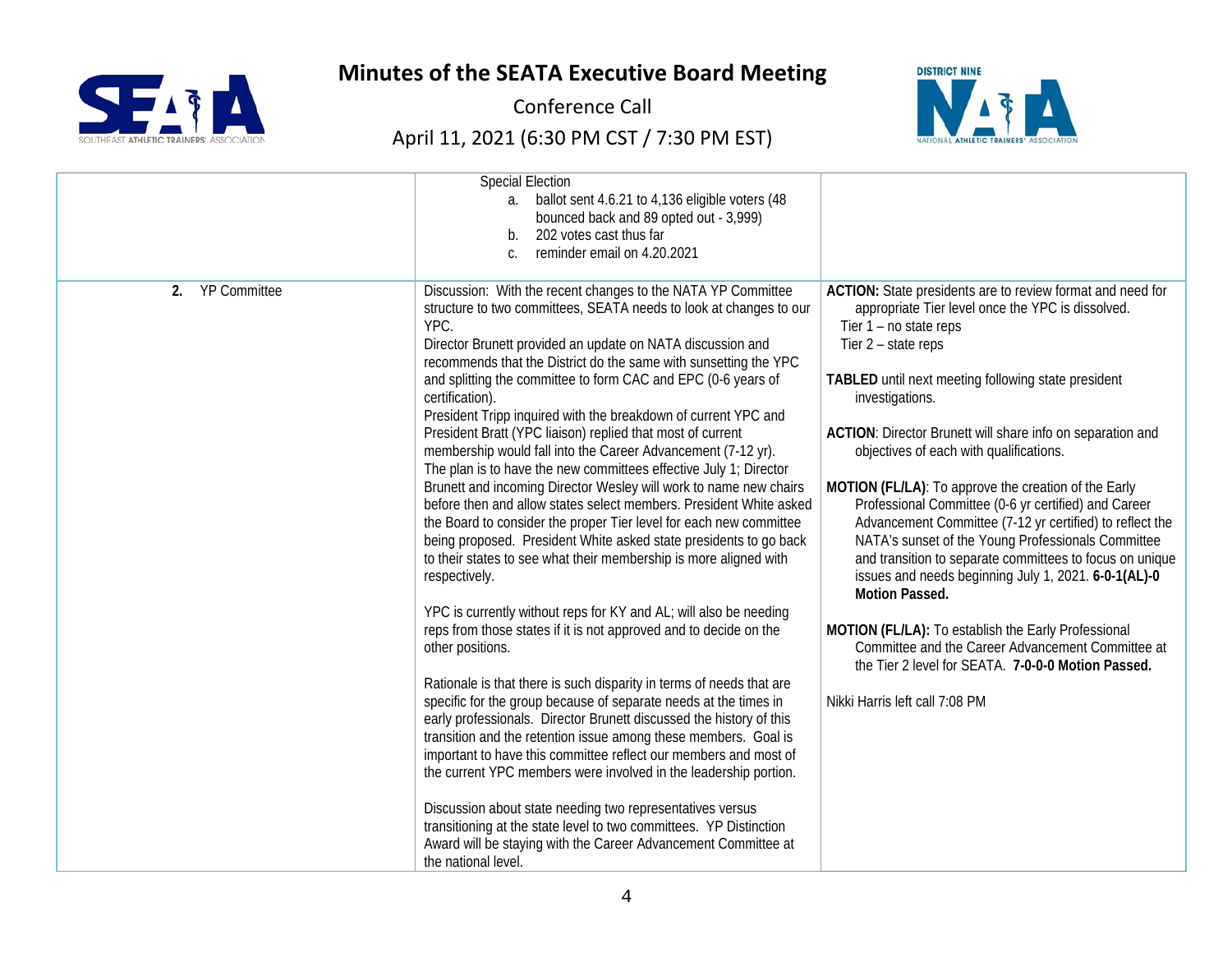

Conference Call



| Ad hoc / Task Force(s)<br>b)                                            |                                                                                                                                                                                                                                                                                                                                                                                                                                                                                                                                                                                                                                     |                                                                                                                                                                                                                                                                                                                                                           |
|-------------------------------------------------------------------------|-------------------------------------------------------------------------------------------------------------------------------------------------------------------------------------------------------------------------------------------------------------------------------------------------------------------------------------------------------------------------------------------------------------------------------------------------------------------------------------------------------------------------------------------------------------------------------------------------------------------------------------|-----------------------------------------------------------------------------------------------------------------------------------------------------------------------------------------------------------------------------------------------------------------------------------------------------------------------------------------------------------|
| i. Convention Task Force Committee (VP<br>Hopp)                         | Update on discussions/progress on the SEATA Convention<br>(combined event of ATSS/CSMM/ATEC for 2022+).<br>Pending progress by Conference Direct. Due to pandemic, this is<br>still a slow process for the hotel industry.                                                                                                                                                                                                                                                                                                                                                                                                          | Vice President Hopp provided a brief update earlier and will<br>address Board more in May.                                                                                                                                                                                                                                                                |
| <b>By-laws Review Taskforce</b><br>ii.                                  | President White would like to appoint the following individuals to this<br>taskforce:<br><b>Director Brunett</b><br>$1_{\cdot}$<br>Parliamentarian Kimmel (Chair)<br>2.<br><b>GA President Sandler</b><br>3.<br>AL President Southall<br>4.                                                                                                                                                                                                                                                                                                                                                                                         | <b>ACTION:</b> President White asked that Parliamentarian<br>Kimmel serve as the Chair. Charge the Taskforce to<br>review all Bylaws for currency and best practices. The<br>Board suggests the following areas to begin the review:<br><b>Officer Nominations</b><br><b>Election timeline</b><br>Another call of group is scheduled for later this week. |
| 3. Old Business                                                         |                                                                                                                                                                                                                                                                                                                                                                                                                                                                                                                                                                                                                                     |                                                                                                                                                                                                                                                                                                                                                           |
| <b>SEATA Student Leadership Committee</b><br>a)                         | NO UPDATE: Pending report / recommendations from Steve<br>Patterson, Student Senate Faculty Advisor.                                                                                                                                                                                                                                                                                                                                                                                                                                                                                                                                |                                                                                                                                                                                                                                                                                                                                                           |
| Sunset of YPC<br>b)                                                     | Tabled Discussion: NATA is sunsetting the YP Committee and<br>restructuring into two new committees:<br>1. Early Professional Committee (EPC) - 0-6 yrs experience<br>2. Career Advancement Committee (CAC) - 7-12 yrs<br>experience<br>Need to determine if SEATA will create these new committees as a<br>Tier 1 (D9 Rep only) or Tier 2 State-based committee with Chair as<br>the D9 Rep.                                                                                                                                                                                                                                       | Board Voted to Approve 2 new committees earlier in Agenda.                                                                                                                                                                                                                                                                                                |
| P&P Revision: NATA Hardship Dues<br>$\mathsf{C}$<br><b>Distribution</b> | MOTION (DW/MS): To distribute the District/State portion of the<br>\$20 NATA Member Hardship dues entirely to the respective<br>state association for members granted this assistance from<br>NATA. Policy development should be general to the distribution<br>of state allotments first when partial payments are received by<br>the District.<br>Proposed P&P Manual Change: In cases of partial payment of<br>membership dues paid to the NATA, the distribution of dues<br>payments shall be as follows: State Association shall receive<br>their respective dues allocation prior to SEATA retaining their<br>dues allocation | MOTION (KY/LA): To approve the Policy & Procedure<br>Change as presented for the NATA Funding and Dues<br>Distributions. 7-0-0-0 Motion Passed                                                                                                                                                                                                            |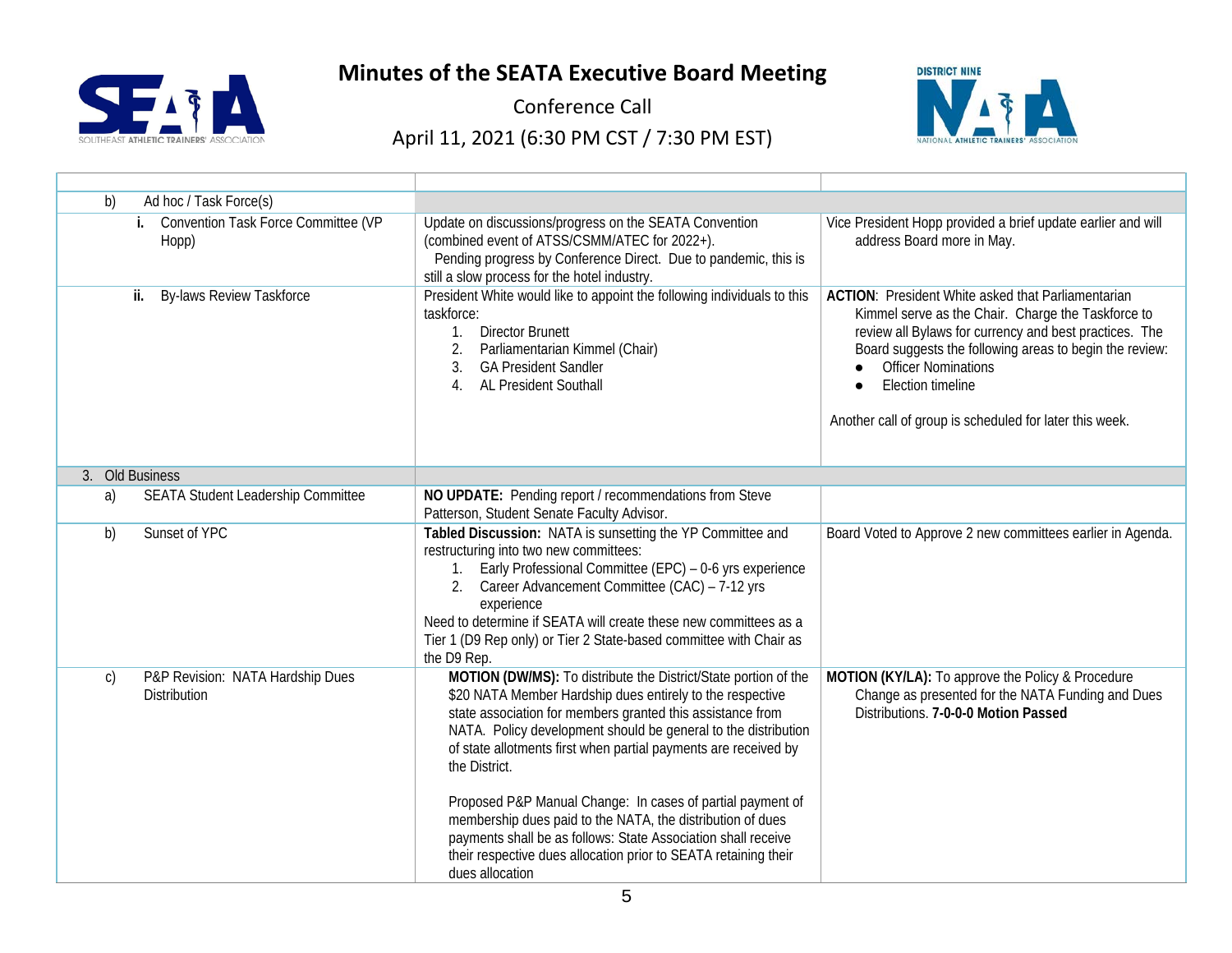

Conference Call



| 4. New Business                        |                                                                                                                                                                                                                                                                                                                                                                                                                                                                                                                                                                     |                                                                                                                                                                                                                                                                                                                                                                                                                                              |  |  |
|----------------------------------------|---------------------------------------------------------------------------------------------------------------------------------------------------------------------------------------------------------------------------------------------------------------------------------------------------------------------------------------------------------------------------------------------------------------------------------------------------------------------------------------------------------------------------------------------------------------------|----------------------------------------------------------------------------------------------------------------------------------------------------------------------------------------------------------------------------------------------------------------------------------------------------------------------------------------------------------------------------------------------------------------------------------------------|--|--|
| R&Ed Grant Request of Recipients<br>a) | Committee is requesting approval of the following items:<br>Student Grant: Katherine Bain from the University of<br>Kentucky (\$2500)<br>Professional Grant: Johanna Hoch - University of<br>Kentucky (\$4,991)<br>Committee is requesting the funding of an additional professional<br>grant:<br>Request to fund an additional grant at the requested<br>funding level (\$4,917) or a reduced funding level<br>(\$3200) for Emily Gabriel - Mercer University<br>Discussion for FL President Tripp about a cleaner motion with<br>approving initial recommendation | Dr. Lizzie Elder joined the call 8:16 PM<br>MOTION (FL/AL): To accept the top Professional Grant<br>Award (Johanna Hoch - \$4991) and Student Grant Award<br>(Katherine Bain - \$2,500) winners as presented. 7-0-0-0<br><b>Motion Passed.</b><br>MOTION (AL/LA): Approve the reduced grant funding of<br>\$3,200 as submitted by the Research & Education<br>Committee to Emily Gabriel. 7-0-0-0 Motion Passed.<br>Dr. Elder left the call. |  |  |
| b)<br>Bobby Gunn Leadership Award      | Proposal: To approve Director Brunett to split the \$500 allotted<br>for the Bobby Gunn Student Leadership Award to award up to 10<br>student members with a maximum of \$50 each for their<br>registration to attend the VNATA 2021.                                                                                                                                                                                                                                                                                                                               | MOTION (DIR/SEC): To approve Director Brunett to split the<br>\$500 allotted for the Bobby Gunn Student Leadership<br>Award to award up to 10 student members with a<br>maximum of \$50 each for their registration to attend the<br>VNATA 2021. 7-0-0-0 Motion Passed.                                                                                                                                                                      |  |  |
| June Board Meeting<br>$\mathsf{C}$     | With the vNATA holding live events from June 21-24 <sup>th</sup> , President<br>White is requesting that the Executive Board have a F2F<br>meeting on Saturday, June 26th from 1-5 pm with a virtual<br>Member's Meeting @ 5 pm. The meeting location is pending<br>Board approval of the meeting.<br>New Board Orientation tentatively scheduled for Saturday AM                                                                                                                                                                                                   | ACTION: Board is to plan on a scheduled face-to-face<br>meeting on June 26 with travel in on Friday and out on<br>Sunday. Plan on social distancing                                                                                                                                                                                                                                                                                          |  |  |
| 7. Announcements                       | Future EB Meeting Dates: 6:30 CST / 7:30 EST<br>May 16, June 26<br>Secretary Elect should be able to join May 16 call.                                                                                                                                                                                                                                                                                                                                                                                                                                              | ALATA hotel block is full.<br>ATAF is virtual and registration is open; 7.5 EBP on April 23-<br>24.                                                                                                                                                                                                                                                                                                                                          |  |  |
| 8. Adjournment                         | Meeting adjourned at:                                                                                                                                                                                                                                                                                                                                                                                                                                                                                                                                               | 8:49 PM CDT                                                                                                                                                                                                                                                                                                                                                                                                                                  |  |  |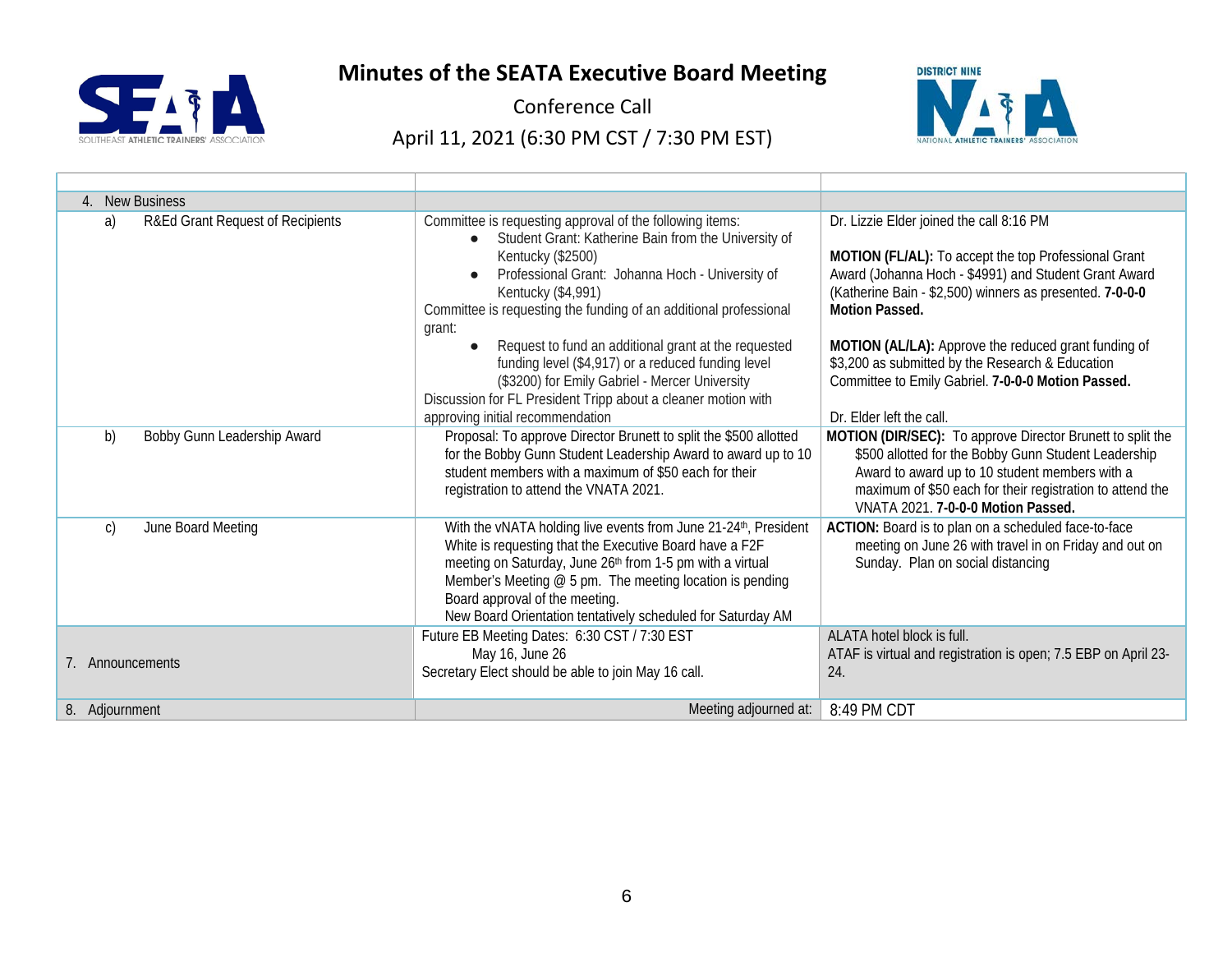**SEAT** T ATHLETIC TRAINERS' AS **Minutes of the SEATA Executive Board Meeting**

Conference Call April 11, 2021 (6:30 PM CST / 7:30 PM EST)



| <b>Group</b>                                         | <b>First</b><br>name | Last name                        | <b>Personal Email</b>    | <b>ST</b> | <b>Board Liason</b>                    |
|------------------------------------------------------|----------------------|----------------------------------|--------------------------|-----------|----------------------------------------|
| <b>ATs Care Committee</b>                            | Doug                 | Means, LAT, ATC                  | dmeans@kort.com          | <b>KY</b> | <b>President Peggy Bratt (TN)</b>      |
| Committee on Practice Advancement<br>(COPA)          | Allen                | Thompson, LAT, ATC               | athompson@drayerpt.com   | <b>MS</b> | <b>President Jared Sandler</b><br>(GA) |
| <b>Ethnic Diversity Advisory Committee</b><br>(EDAC) | Lori                 | Vasquez, LAT, ATC                | lvazquezatc@yahoo.com    | <b>GA</b> | <b>President Kira Berch (MS)</b>       |
| Governmental Affairs Committee (GAC)                 | Mike                 | VanBruggen, LAT,<br><b>ATC</b>   | mvanbruggen@cn.edu       | <b>TN</b> | President Jason Dunavant<br>(LA)       |
| LGBTQ+ Committee                                     | Amand<br>a           | Tritsch, PhD, LAT.<br><b>ATC</b> | ajtritsch@health.usf.edu | <b>FL</b> | <b>President Kyle Southall</b><br>(AL) |
| Marketing and Communications<br>Committee (MarCom)   | <b>TBD</b>           |                                  | seata.marcom@gmail.com   |           | <b>SEC Donna Wesley</b>                |
|                                                      | Donna                | Wesley, MS, LAT, ATC             | secretary@seata.org      | <b>AL</b> | <b>SEC Donna Wesley</b>                |
| <b>Secondary School AT Committee</b><br>(SSATC)      | Ciara                | Taylor, MS, LAT, ATC             | ciarataylor10@gmail.com  | <b>AL</b> | <b>President Kira Berch (MS)</b>       |
| Young Professionals Committee (YPC)                  | Nikki                | Harris, DAT, LAT, ATC            | nstallwo@fiu.edu         | FL        | President Peggy Bratt (TN)             |
| <b>College/University AT Committee</b><br>(CUATC)    |                      | Vacant                           |                          |           | <b>President Jared Sandler</b><br>(GA) |